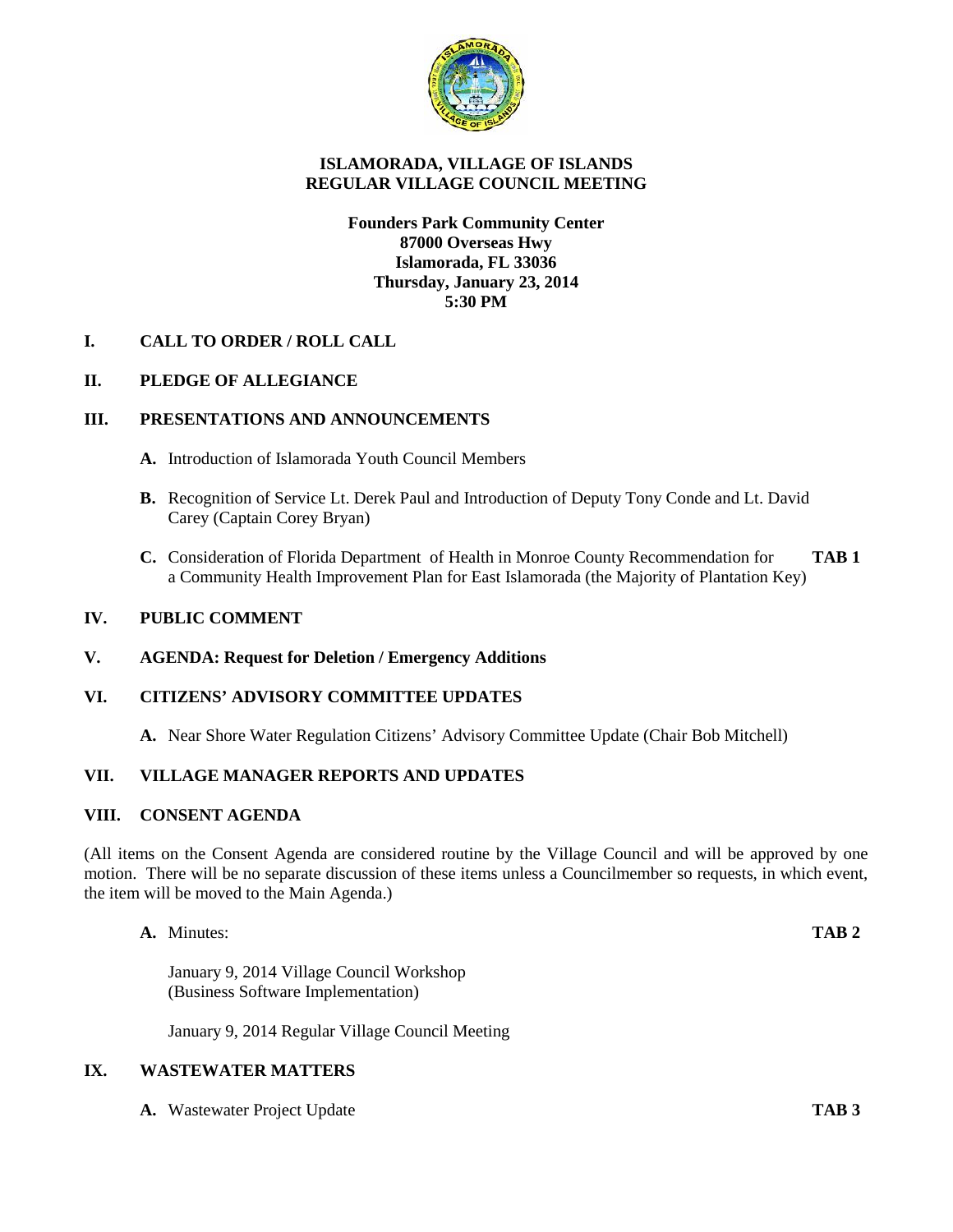## **X. ORDINANCES**

**A.** Second Reading Text Amendment to Chapter 30 "Land Development Regulations," **TAB 4** Article VI "Specific Use Restrictions," Division 6 "Vacation Rentals," Section 30-1295 (B)(2) of the Village Code

**AN ORDINANCE OF ISLAMORADA, VILLAGE OF ISLANDS, FLORIDA, AMENDING CHAPTER 30 "LAND DEVELOPMENT REGULATIONS," ARTICLE VI "SPECIFIC USE RESTRICTIONS," DIVISION 6 "VACATION RENTALS," SECTION 30-1295(B)(2) OF THE VILLAGE CODE AMENDING PROVISIONS RELATED TO VACATION RENTAL REGISTRATION; PROVIDING FOR THE REPEAL OF ALL CODE PROVISIONS AND ORDINANCES INCONSISTENT WITH THE PROVISIONS OF THIS ORDINANCE; PROVIDING FOR SEVERABILITY; PROVIDING FOR INCLUSION IN THE CODE; PROVIDING FOR THE TRANSMITTAL OF THIS ORDINANCE TO THE STATE DEPARTMENT OF ECONOMIC OPPORTUNITY; AND PROVIDING FOR AN EFFECTIVE DATE UPON THE APPROVAL OF THIS ORDINANCE BY THE STATE DEPARTMENT OF ECONOMIC OPPORTUNITY**

### **XI. QUASI-JUDICIAL**

**A.** Administrative Appeal (AA-14-01) by Sammy & Patricia Sparks of a Pre-Application **TAB 5** Conference Summary

**A RESOLUTION OF THE VILLAGE COUNCIL OF ISLAMORADA, VILLAGE OF ISLANDS, FLORIDA, CONSIDERING ADMINISTRATIVE APPEAL NO. AA 14-01 FILED BY SAMMY T. AND PATRICIA A. SPARKS, PERTAINING TO AN ADMINISTRATIVE DECISION AND INTERPRETATION BY THE DIRECTOR OF PLANNING AND DEVELOPMENT SERVICES FOR PROPERTY LOCATED AT 87847 OVERSEAS HIGHWAY, ISLAMORADA, VILLAGE OF ISLANDS, FLORIDA, AS LEGALLY DESCRIBED IN EXHIBIT "A"; AND PROVIDING FOR AN EFFECTIVE DATE**

### **XII. RESOLUTIONS**

**A.** Specialized Professional Services Agreements with Government Services Group, Inc. **TAB 6** ("GSG") for 214-2015 Wastewater, Solid Waste and Stormwater Assessment Programs

**A RESOLUTION OF THE VILLAGE COUNCIL OF ISLAMORADA, VILLAGE OF ISLANDS, FLORIDA APPROVING THE LETTERS OF AGREEMENT BETWEEN ISLAMORADA, VILLAGE OF ISLANDS AND GOVERNMENT SERVICES GROUP, INC. FOR SPECIALIZED PROFESSIONAL SERVICES RELATED TO THE MAINTENANCE OF NON-AD VALOREM ASSESSMENT PROGRAMS FOR WASTEWATER, STORMWATER AND SOLID WASTE COLLECTION SERVICES FOR FISCAL YEAR 2014-2015; APPROVING THE WAIVER OF COMPETITIVE BIDDING; AUTHORIZING THE VILLAGE MANAGER TO EXECUTE THE AGREEMENTS; AUTHORIZING THE VILLAGE MANAGER TO EXPEND BUDGETED FUNDS; AND PROVIDING FOR AN EFFECTIVE DATE**